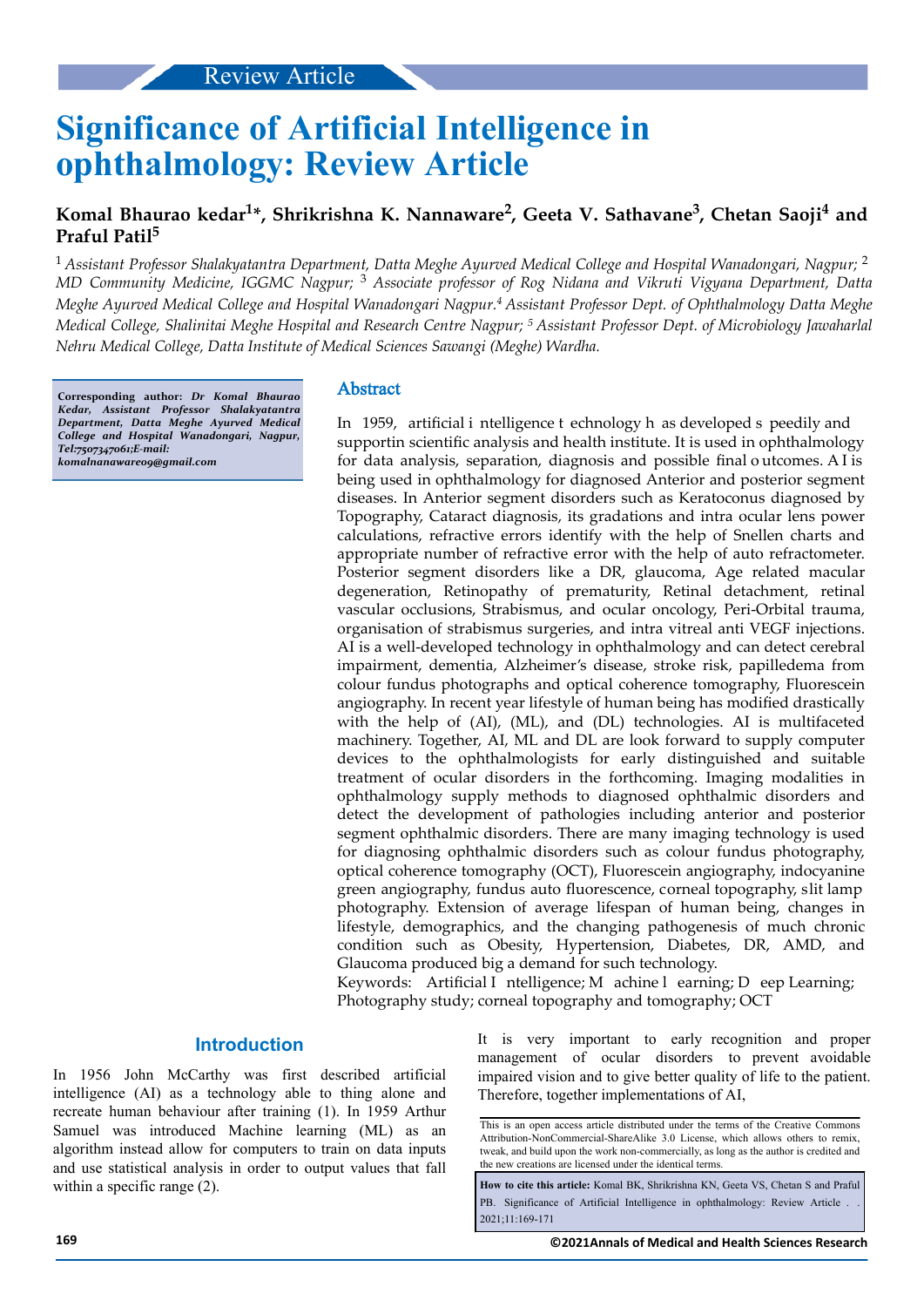ML, DL into ophthalmology has the capability to transform the survive diseased diagnosis system and generate a remarkable advanced effect in ophthalmic health wellness services (3).Deep learning (DL) is known as a subset of machine learning. Neural networks are used in machine learning algorithms. The machine to make its own decisions without human help with the use of neural network. The development of these technologies Neural networks (NNs) play an important role (4). Convolutional layers are important layers, which are the foundation of these network. With the help of convolutional filters to learn abstract the image characteristics (5).Deep learning is used in ophthalmology for data inspection, division, computerised detection and possible outcome in the future (6). A primary benefit of DL in ophthalmology could be in screening DR and ROP, for which well established guidelines exist in textbook. Other conditions, such as glaucoma and AMD, may also require screening and long term follow up with treatment protocol (7). The interconnection of deep learning and optical coherence tomography (OCT) technologies has showed reliable for diagnosed retinal diseases and enhance the diagnostic performance in the posterior segment diseases of eye disease (2).

Day by day number of retinal disorder has increased and it increased requirement for retinal profile readers. The analysis of retinal imaging can reduce the time for profile explanation and the time duration allotted for this procedure due to development of artificial intelligence and deep learning. Due to AI may increase, the success of healthcare providers by establishing the right and fast diagnosis of retinal diseases.

#### What is AI, ML, DL AND COMPUTER PROGRAMMING:

In 1956 John McCarthy, who define the term Artificial intelligence. In ophthalmology Artificial intelligence technologies entered recently and continue expansion in this field. In the future AI will have support to achieve new research, new discoveries and improving clinical practices[Figure 1].



# **Computer Programming Services**

The computer programming has an essential role in world. Programming is using a language. This language that a machine can understand and sin order to get it to perform various tasks. In advanced the software programmer has to know how to process the data to produce the required information. It will generate the required output when the ML software has finished learning (8).

# **Photographic study:**

Several methods of imaging the eyes or selected regions of the eye, using white light or various spectral wavelength of light.

 $Types -$ 

Documentary photography: colour images of face, external eye, anterior segment and fundus (white light or red free lightening).

Fundus autofluoresence (FAF): Imaging modalities that take advantage of the naturally and pathologically occurring fluorophores in the fundus. Provides sensitive information regarding the health of the retinal pigment epithelium and allows early detection and monitoring of a variety of conditions such as AMD, macular dystrophies, and medication toxicity. It is also useful in the evaluation of certain ocular tumours, choroidal nevi and melanomas.

Specular microscopy: Contact and non-contact photographic techniques used to image the corneal endothelium. It can be used to be evaluate the quantity and quality and of the endothelial cells.

# **Corneal topography and tomography**

Computerised corneal topography is performed using various methods, including placido disc analysis, scanning slit beam, raster stereography. They can provide information on anterior corneal curvature and regularity.

Computerised corneal tomography, it reconstruction of multiple images of cornea may help give detailed information about the anterior, posterior, central cornea. These techniques include anterior segment OCT, scanning slit, and rotating scheimpflug photography based systems. Scanning slit and rotating scheimp flug useful detecting posterior corneal elevation and anterior segment anatomy. It also measures corneal thickness.

It is useful detecting irregular astigmatism secondary to keratoconus. It is also helpful in identify the cause of decreased vision in patient with no known cause, refractive surgical screening and imaging the post keratorefractive cornea.

#### **Optical coherence topography**

Optical coherence topography (OCT) is a non-invasive, noncontact imaging system providing high resolution cross sectional images of the posterior segment. OCT machines has inbuilt segmentation of scan is a type of AI(1).OCT images used for diagnosed and understand exact pathophysiology of disease, follow up of treatment route, for assessing the reaction to medicinal, surgical, laser therapy and for the documentation and make clear the pathogenesis and prognosis of a particular disease to the patients. DL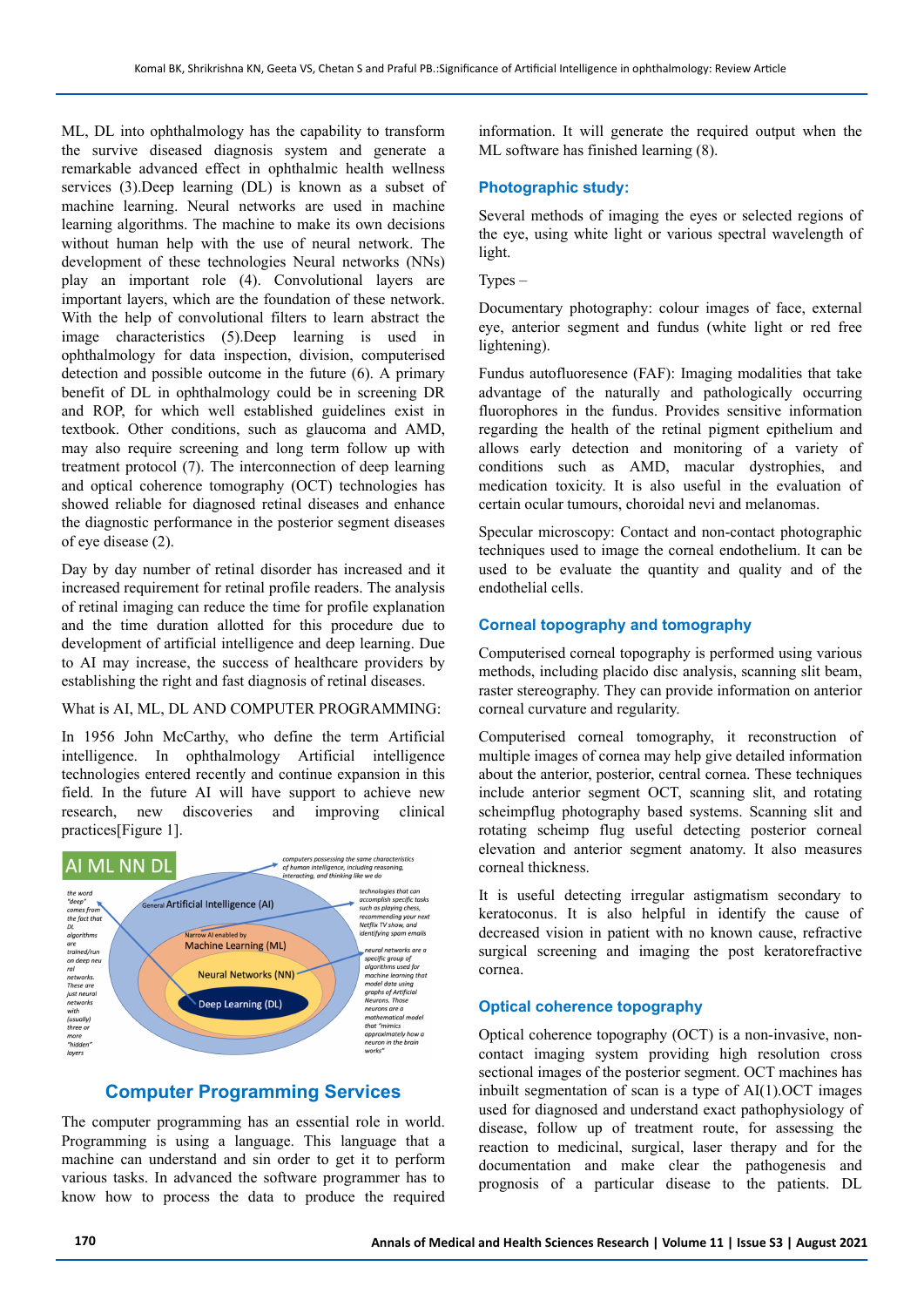algorithms as device for self-operating reading of OCT profile used for recognize normal and disease image (10).

## Applications  $- (9)$

Macula –The diagnosis of macular pathology has been revolutionized by the advent of OCT imaging i.e. AMD, Diabetic maculopathy, macular hole, epiretinal membrane, and vitreomacular traction, CSR and retinal venous occlusion.

Glaucoma – The widespread of OCT in ophthalmology suites for the assessment of medical retinal disease has contributed to its increased adoption as an adjunct to clinical and perimetric assessment in the management of glaucoma.

Retinal Detachments – Distinction of retinal detachment from retinoschisis.

Anterior segment OCT – It has an expanding range of clinical applications such as suspected angle closure glaucoma and corneal analysis such as pachymetry, pre and post refractive procedure, diagnosis, and monitoring.

Automated OCT study has also been helpful in the detection of diabetic retinopathy, CSR, polypoidal choroidal vasculopathy and macular holes, macular plucker, macular oedema, age related macular degeneration, Glaucoma, vitreous traction (10). Obviously, OCT reading algorithms is useful for ophthalmologist to diagnosed the disease and a guide for the treatment and final decision making.

# **Diabetic retinopathy**

The prevalence of DM has raised remarkable in the past several years and disease continue to remain a universal epidemic. Therefore, increased the prevalence of diabetic retinopathy. DR can be examined by different methods like direct ophthalmoscopy (11), Indirect ophthalmoscopy, dilated slit lamp examination with 90D or 78D (12) dilated or nondilated colour photography (11), and retinal fundus video recording (13).

In current scenario AI is most widely used in ophthalmology. In current, many clinical studies and review has been done with Digital colour fundus photography with its proliferative and non-proliferative classifications (14). The first US Food and Drug Administration‑approved autonomous AI diagnostic device was IDX‑DR for detecting DR and diabetic macular oedema(15).

Typically, ML systems run on a powerful server computer. Fundus images taken using a fundus camera are collected and evaluated later or they are uploaded through the internet to the powerful server which generates the report and sends it back to the device.(1)

The researcher used software for examine normal retinal images and diabetic retinopathy images and divided into different group like Proliferative and non-proliferative DR, or mild, moderate and severe. The software also able to recognize micro aneurysms, haemorrhages, soft and hard exudates, cotton wool spots and neovascularisation.

# **Age related macular degeneration**

Age related macular degeneration is also known as senile macular degeneration. It is degenerating disorder affecting the macula. It is bilateral disease condition of person over 50 years of age. It is the most common cause of irreversible visual loss in developing countries (16). Patient with moderate vision loss due to non-advanced AMD in one eye or even late AMD in one eye, have about a 50% chance of developing advanced AMD in the fellow eye within 5 years  $(17)$ .

AI has contributing special role for diagnosed the disease, severity and help both doctor and patient. Digital fundus photography is useful for diagnosed the AMD with its classification i.e. Dry and Wet AMD. Dry AMD the centre of retina deteriorates and wet AMD means leak blood vessels grow under the retina. But OCT provides significant information about haemorrhages, choroidal neovascularization, neovascular membrane, determination of extent of membrane in many cases. Serous retinal detachments, and membrane that are component of exudative macular degeneration and allow a more precise and detailed analysis of anatomic structures and neovascular membrane lesion subtypes.

AI as support to treatment decision making in AMD. AI is important during anti-VEGF(anti-vascular endothelial growth factor) treatment is necessary. Therefore, AI more useful for early detection and management of ARMD into the clinical practice.(18,19)

# **Glaucoma**

Glaucoma, the second most common cause of blindness worldwide, is characterized by chronic progressive optic neuropathy caused by a group of ocular conditions which leads to damage of the optic nerve with loss of visual function. Early diagnosis and treatment of glaucoma is important for preventing avoidable blindness. In ophthalmology glaucoma evaluation done by measuring intraocular pressure, Gonioscopy, Visual field, optic disc cupping, Neuroretinal rim, optical coherence tomography and pachymetry. Pachymetry, the measurement of corneal thickness, in recent year has become an essential part of the assessment of glaucoma patients. OCT has a regular part of the treating macular and other retinal disorders, the same technology can be used for the assessment of the glaucoma and has been widely used for this purpose. Sensitivity and specific utilizing comparison with a normative database are as high as 90%.With the help of OCT peripapillary retinal nerve fibre layer thickness compared with normal, radial cross sectional scan permit an objective and repeatable assessment of disc morphology with reasonable discriminatory value, ganglion cell complex analysis involves measurement of retinal thickness at the macula in an attempt to detect stage glaucomatous damage (20).

Early diagnosis of glaucoma is very important to treat glaucoma early as possible. Glaucomatous structural and quantatively changes find with the help of OCT. With the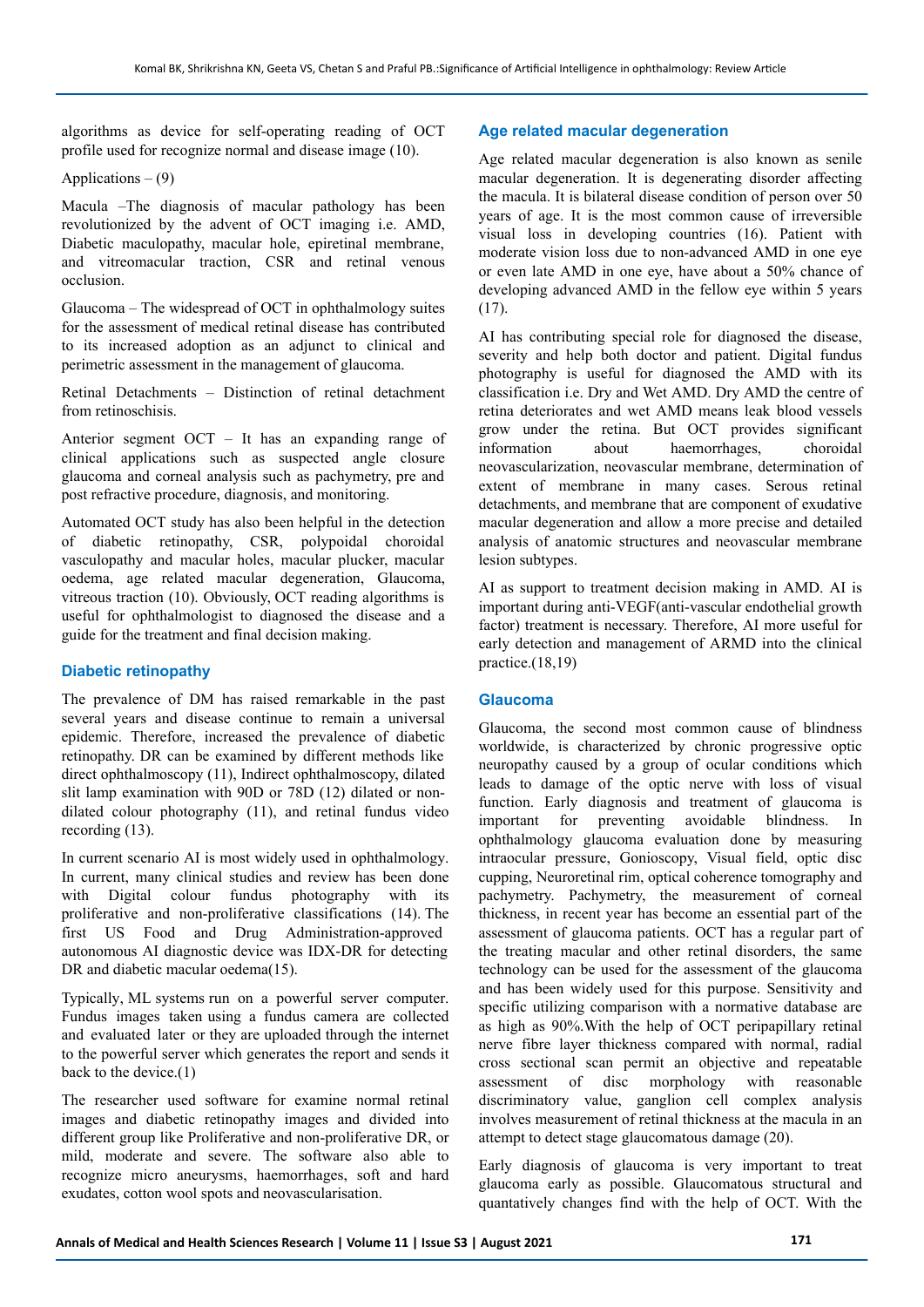help of AI, ML, and DL early automatic detection of glaucoma is possible. In glaucoma, early changes in peripheral vision and it is diagnosed with visual field testing with the help of perimetry. Together AL-,ML-,DL- can diagnosed glaucomatous diagnostic models, fundus photo, OCT study have been used.(21,22,23)

# The future

In upcoming future, Artificial intelligence will come to be most involved in the field of ophthalmology for appropriate decision making regarding to ophthalmic examination with investigations, final diagnosis and treatment. Already, IDx-DR is a software program approved by FDA as a low to moderate risk device. IDx-DR uses an artificial intelligence algorithm to analyse diabetic retinopathy and helping the patients that need to referral to an ophthalmologist.

AI can rapidly analyse huge database. AI wide application in ophthalmology and will drastically changes pathway for many diseases such as diabetic retinopathy, ARMD, Glaucoma, corneal ectasias. AI may enlarge the ability of healthcare supplier by prove the right and fast detection of disease. In scientific investigation AI also plays an important role. The feature of just discovered eye disease can be identified with the help of AI. Studies on application of AI in medical and clinical education were reported by Deopujari et. al. (24) and Shrivastava et.al.(25). Other related studies on ophthalmic health problems were reviewed (26-30).

In current many research going on to develop computer programming able to diagnose disease such as AMD, diabetic retinopathy, diabetic macular oedema, retinal detachment, glaucoma, and many more ophthalmic disorders see progression and suggest appropriate management.

# **Conclusions**

Artificial intelligence is very useful in ophthalmology. Ongoing research aim, with the help of computer programming to diagnosed disease early as possible to avoid complication and help doctor to minimize work load. In ophthalmology, most widely used computer programming for detection of pathophysiology and to treat the patient with the help of Photography study, Corneal topography and tomography, OCT profile.

AI assisted computer screening and diagnosis of the common disease in ophthalmology may ultimately help maximize the doctor's role at the clinic. Outside the clinic, where an ophthalmologist is not available their AI platforms provide more medical circumstances and subsides barrier to access for an eye care. DL has shown important work in the field of ophthalmology clinically detecting retinal disorders such as diabetic retinopathy, retinopathy of prematurity, ARMD, Glaucoma etc. Application of AI make great support to remote area patient by contributing information in limited resources.AI also be applied in clinics to decreased the number of patient's referral in higher centre for further management. In ophthalmic point of view, AI has capability towards patient access to clinical examinations, diagnosis,

managements and affordable particularly in low socioeconomic country. However, AI based screening merge in clinical practices is more important to solve legal and duplicate issues.

# **References**

- 1. Akkara JD, Kuriakose A Role of artificial intelligence and machine learning in ophthalmology, Prog Retin Eye Res. 2019;31:1-10.
- 2. Moraru AD, Costin D, Moraru RL, Branisteanu DC, Artificial intelligence and deep learning in ophthalmology – present and future (Review), Prog Retin Eye Res. 2020, 3469-3473.
- 3. Balyen L, Peto L: Promising Artificial Intelligence–Machine Learning–Deep Learning Algorithms in Ophthalmology, Prog Retin Eye Res May-June 2019; 8:264-727
- 4. Lee A, Taylor P, Cramer JK and Tufail A: Machine learning has arrived! Prog Retin Eye Res. 2017; 124:1726-1728.
- 5. Lecun Y, Bengio Y, Hinton G: Deep learning, Nature. Prog Retin Eye Res. 2015; 521:463-444.
- 6. Erfurth US, Sadeghipour A, Genrendas BS, Waldstein SM and Bogunovic H: Article intelligence in retina. Prog Retin Eye Res. 2018;6:1-29.
- 7. Ting DSW, et al. Artificial intelligence and deep learning in ophthalmology, Prog Retin Eye Res. 2019;103:167-175.
- Sayres R, Taly A, Rahimy E, Blumer K, CozD, et al: Using deep learning alogorithum and integrated gardients explanation to assist grading for diabetic retinopathy. Ophthalmology. Prog Retin Eye Res. 2019; 126:552-564,.
- 9. Gerstenblith AT, c Rabinowitz MP"The wills Eye Manual, office and Emergency Room Diagnosis and Treatment of Eye Disease" , Prog Retin Eye Res.2012; page no. 424-429.
- 10. Hussain MA, Bhuiyan A, Turpin A, Luu CD, Smith RT, Guymer RH and Kotagiri R: Automatic id entification of pathology distorted retinal layer boundries using SD – OCT imaging. Prog Retin Eye Res. 2017; 64:1638 -1649.
- 11. Liu YY, Ishikawa H, Chen M, Wollstein G, Duker JS,et.al: Computerized macular optical coherence tomography scan based on multiscale texture and shape features. Invest Ophthalmol Vis Sci. Prog Retin Eye Res.2011; 52:8316-8322.2011.
- 12. A Hutchinson, Mclntosh A, Peters J, et al: Effectivness of screening and monitoring tests for diabetic retinopathy a systemic review. Diabetic Med. Prog Retin Eye Res.2000;  $17;495 - 506.$
- 13. Scanlon PH , Malhotra R , Greenwood RH , et al Comparison of two reference standards in validating two field mydriatic digital photography as a method of screening for diabetic retinopathy. Br J Ophthalmol. Prog Retin Eye Res.2003; 87:1258 63.
- 14. Ting DS,Tay-Kearney ML , Constable I , et al. Retinal video recording a new way to image ana diagnose diabetic retinopathy. Ophthalmology. Prog Retin Eye Res. 2011; 118:158-893.
- 15. Padhy SK, Takkar B, [Rohan Chawla](https://www.ncbi.nlm.nih.gov/pubmed/?term=Chawla%20R%5BAuthor%5D&cauthor=true&cauthor_uid=31238395), and Atul Kumar Artificial intelligence in diabetic retinopathy: A natural step to the future. Indian J Ophthalmology. Prog Retin Eye Res 2019; 67(7): 1004-1009.
- 16. A.K. Khurana, Comprehensive Ophthalmolgy, sixth edition. Prog Retin Eye Res.2015, 295-297.